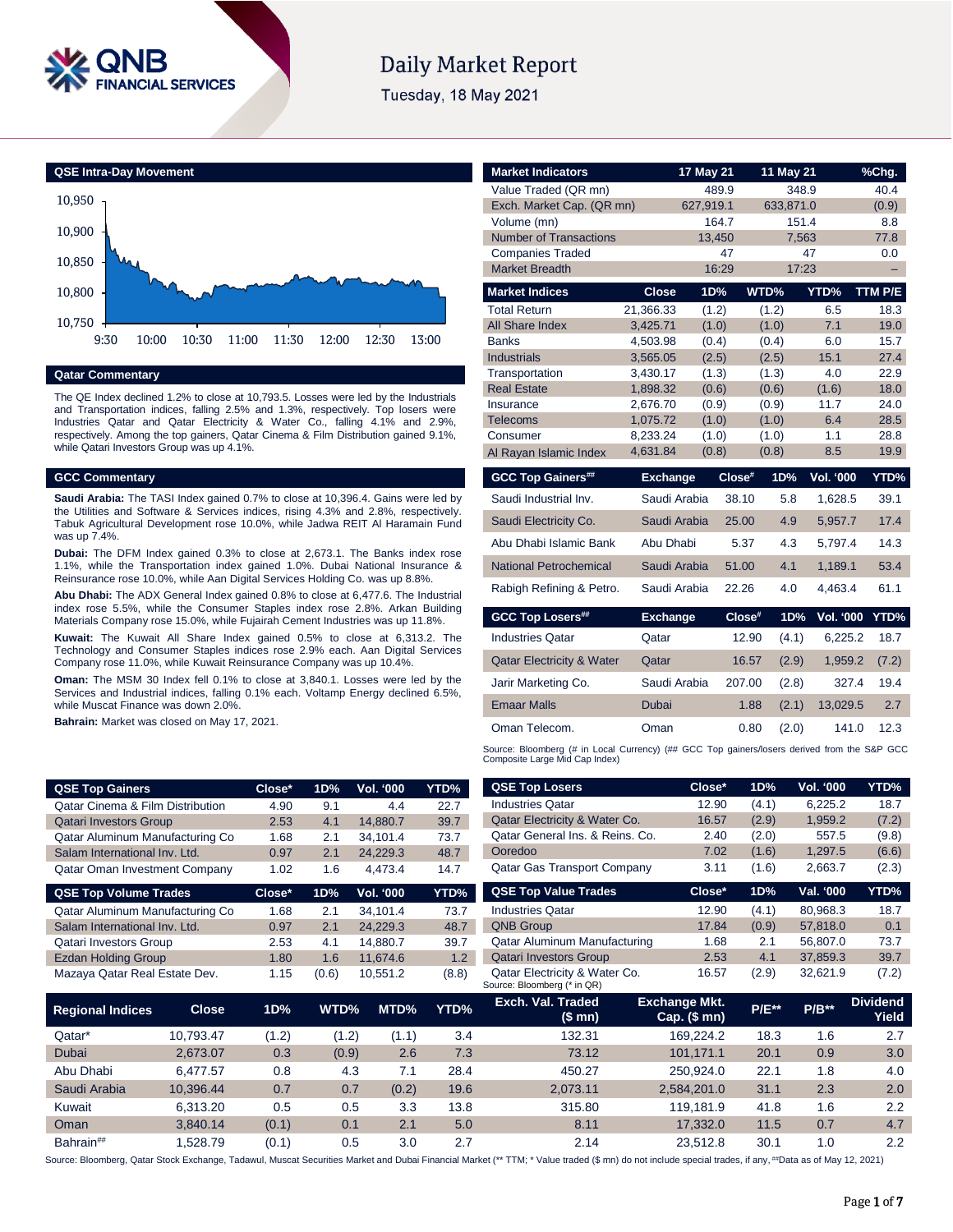## **Qatar Market Commentary**

- The QE Index declined 1.2% to close at 10,793.5. The Industrials and Transportation indices led the losses. The index fell on the back of selling pressure from foreign shareholders despite buying support from Qatari, GCC and Arab shareholders.
- Industries Qatar and Qatar Electricity & Water Co. were the top losers, falling 4.1% and 2.9%, respectively. Among the top gainers, Qatar Cinema & Film Distribution gained 9.1%, while Qatari Investors Group was up 4.1%.
- Volume of shares traded on Monday rose by 8.8% to 164.7mn from 151.4mn on Tuesday. However, as compared to the 30-day moving average of 293.2mn, volume for the day was 43.8% lower. Qatar Aluminum Manufacturing Co. and Salam International Inv. Ltd. were the most active stocks, contributing 20.7% and 14.7% to the total volume, respectively.

| <b>Overall Activity</b>        | Buy %*   | Sell %* | Net (QR)          |
|--------------------------------|----------|---------|-------------------|
| Qatari Individuals             | 39.61%   | 30.99%  | 42,224,618.1      |
| <b>Qatari Institutions</b>     | 24.02%   | 13.93%  | 49,454,849.1      |
| Qatari                         | 63.63%   | 44.91%  | 91,679,467.1      |
| <b>GCC Individuals</b>         | 1.52%    | 0.30%   | 5,966,061.4       |
| <b>GCC</b> Institutions        | 2.18%    | 0.32%   | 9,128,721.1       |
| <b>GCC</b>                     | 3.70%    | 0.62%   | 15,094,782.5      |
| Arab Individuals               | 14.76%   | 11.97%  | 13,643,942.9      |
| <b>Arab Institutions</b>       | $0.00\%$ | 0.03%   | (142, 567.4)      |
| Arab                           | 14.76%   | 12.00%  | 13,501,375.5      |
| <b>Foreigners Individuals</b>  | 4.03%    | 4.15%   | (557, 545.7)      |
| <b>Foreigners Institutions</b> | 13.88%   | 38.32%  | (119,718,079.4)   |
| <b>Foreigners</b>              | 17.92%   | 42.47%  | (120, 275, 625.2) |

Source: Qatar Stock Exchange (\*as a % of traded value)

# **Ratings, Earnings Releases and Global Economic Data**

### **Ratings Updates**

| Company                            | Agency | <b>Market</b> | Type*           | <b>Old Rating</b> | <b>New Rating</b> | <b>Rating Change</b> | Outlook | <b>Outlook Change</b>    |
|------------------------------------|--------|---------------|-----------------|-------------------|-------------------|----------------------|---------|--------------------------|
| <b>Commercial Bank</b><br>of Dubai | Fitch  | Jubai         | <b>F-IDR/VR</b> | 4-/bb+            | A-/bb-            | -                    | Stable  | $\overline{\phantom{0}}$ |

Source: News reports, Bloomberg (\* LT – Long Term, IDR – Issuer Default Rating, VR – Viability Rating)

### **Earnings Releases**

| <b>Company</b>                 | <b>Market</b> | <b>Currency</b> | Revenue (mn)<br>1Q2021 | % Change<br>YoY | <b>Operating Profit</b><br>(mn) 1Q2021 | % Change<br>YoY          | <b>Net Profit</b><br>(mn) 1Q2021 | $\frac{9}{6}$<br>Change<br>YoY |
|--------------------------------|---------------|-----------------|------------------------|-----------------|----------------------------------------|--------------------------|----------------------------------|--------------------------------|
| Saudi Enaya Coop. Ins. Co.     | Saudi Arabia  | <b>SR</b>       | 45.1                   | $-26.1%$        | -                                      | -                        | 0.9                              | 73.7%                          |
| Alinma Tokio Marine Co.        | Saudi Arabia  | <b>SR</b>       | 79.1                   | $-20.1%$        | -                                      | -                        | 1.8                              | N/A                            |
| Gulf Union Coop. Insurance Co. | Saudi Arabia  | <b>SR</b>       | 177.1                  | 32.5%           | -                                      | $\overline{\phantom{0}}$ | 3.0                              | 188.7%                         |
| United Coop. Assurance Co.     | Saudi Arabia  | <b>SR</b>       | 116.1                  | $-51.7%$        | -                                      | -                        | 1.2                              | $-16.6%$                       |
| Jabal Omar Development Co.     | Saudi Arabia  | <b>SR</b>       | 21.6                   | $-88.6%$        | (137.6)                                | N/A                      | (345.3)                          | N/A                            |
| Malath Coop. Insurance Co.     | Saudi Arabia  | <b>SR</b>       | 290.3                  | 14.4%           | -                                      |                          | 3.1                              | $-3.2%$                        |
| Gulf General Coop. Ins. Co.    | Saudi Arabia  | <b>SR</b>       | 130.1                  | 0.2%            | -                                      | -                        | 3.8                              | N/A                            |

Source: Company data, DFM, ADX, MSM, TASI, BHB.

# **Global Economic Data**

| <b>Date</b> | <b>Market</b> | Source                               | <b>Indicator</b>          | <b>Period</b> | <b>Actual</b> | Consensus | <b>Previous</b> |
|-------------|---------------|--------------------------------------|---------------------------|---------------|---------------|-----------|-----------------|
| 05/17       | Japan         | Bank of Japan                        | PPI YoY                   | Apr           | 3.6%          | 3.1%      | $1.2\%$         |
| 05/17       | Japan         | Bank of Japan                        | <b>PPI MoM</b>            | Apr           | 0.7%          | $0.5\%$   | 1.0%            |
| 05/17       | China         | <b>National Bureau of Statistics</b> | Industrial Production YoY | Apı           | 9.8%          | 10.0%     | 14.1%           |

Source: Bloomberg (s.a. = seasonally adjusted; n.s.a. = non-seasonally adjusted; w.d.a. = working day adjusted)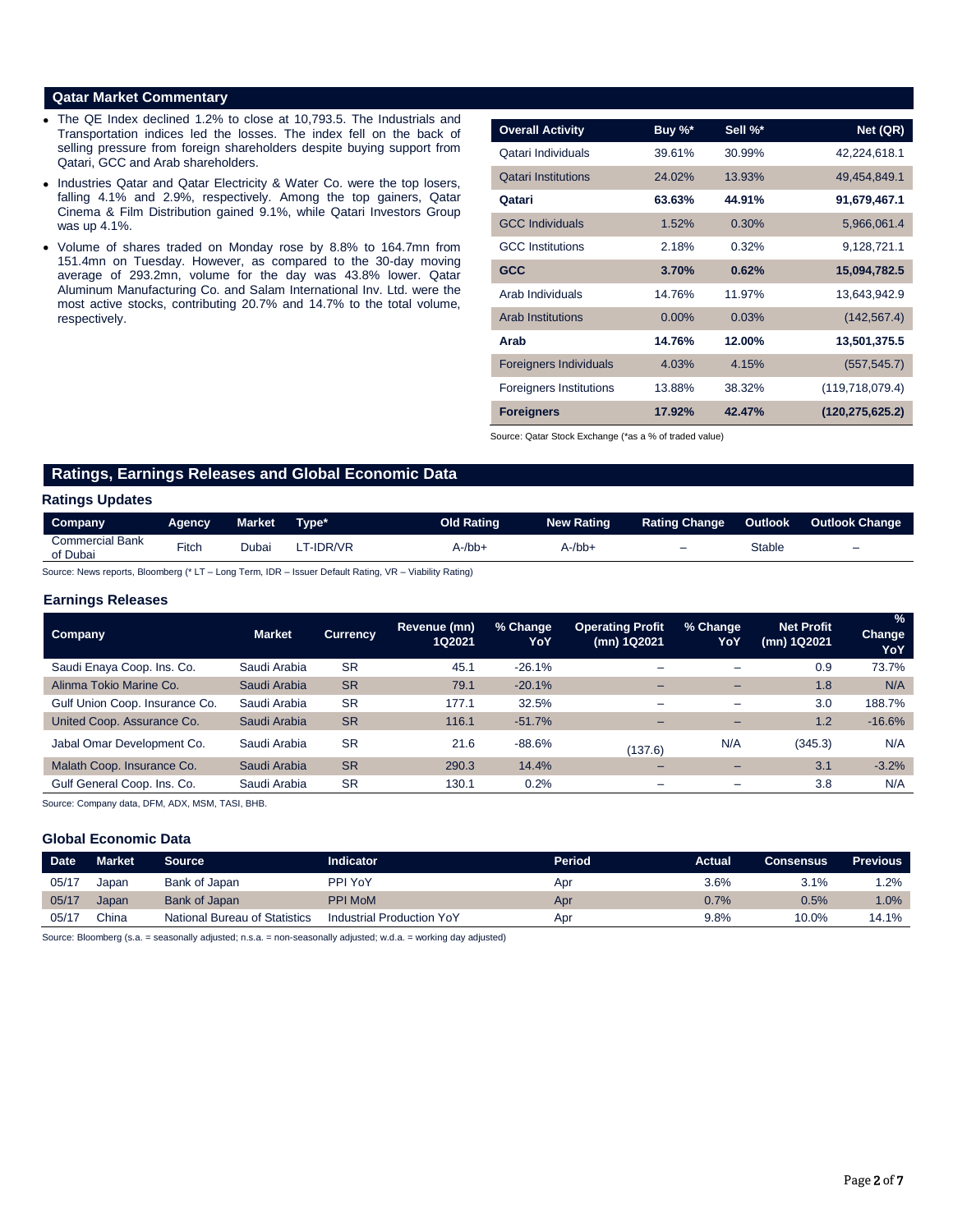# **News**

- **Qatar**
- **CBQK announces successful closing of USD benchmark offering under its EMTN program –** The Commercial Bank (CBQK) has completed the offering of its USD 700,000,000 2.000% 5-year Regulation S bond. The offering closed on May 12, 2021. Application was made to the Irish Stock Exchange PLC trading as Euronext Dublin for the notes to be admitted to its official list and to trading on its regulated market. (QSE)
- **QCB governor: Global central banks need to factor in climate protection in pandemic response –** The Qatar Central Bank (QCB) Monday said the global slowdown has led to "significant" interest rate "distortion" and that the conventional gauge as gross domestic product (GDP) has proved to be less useful in the crisis time, thus needing more reliable indicator that can better predict the behavior of an economy. Addressing the opening session of the two-day virtual conference on challenges facing the central banks in 2020, QCB Governor HE Sheikh Abdullah bin Saoud al-Thani also said the policy response to the COVID-19 will turn out to be the blueprint for the climate protection policies. One year into the pandemic, the global growth appears to be "uncertain" after showing signs of recovery in the beginning of this year, he told the inaugural annual conference of the Qatar Centre for Global Banking and Finance at King's Business School, London. In this regard, Sheikh Abdullah quoted a report of the International Monetary Fund that hinted that growth will rebound to 6% in 2021, after taking into account the concerted efforts on the vaccination and support measures. The second wave "is proving to be a significant threat" for the holistic recovery," he said, adding in this evolving situation, the growth expectations primarily depend on the continuation of support measures. (Gulf-Times.com)
- **Completion of Ras Bu Abboud beach project expected by 4Q2021 –** The Ras Bu Abboud Beach Development Project is expected to complete by 4Q2021, according to information available on the Public Works Authority (Ashghal) website. The project aims to turn the beach into a tourist and family destination, "especially as it is located in a distinguished area that qualifies it to be one of the main tourist attractions in Qatar", according to Ashghal. The project is being implemented on an area of 260,000 square meters along a stretch of 2.2km as part of the works of the Supervisory Committee of Beautification of Roads and Public Places in Qatar. The project envisages preparing the beach to become a suitable recreational destination for practicing activities such as swimming as well as just relaxing, and includes an area designated for sports activities. The project features the construction of pedestrian and cycling paths in addition to providing bike racks to make it easier for beach visitors to exercise, jog and cycle. There will be landscaping on 11,500 square meters, and 469 trees will be planted in order to provide a suitable healthy environment to further add to the beauty of the beach. Further, the project will comprise buildings and service booths in four separate areas, including restaurants, cafes, and toilets. (Gulf-Times.com)
- **LNG demand growth to be driven by Asian countries –** Global LNG demand is expected to be driven by Asian countries, according to Gas Exporting Countries Forum. Although the total gas production in some Asian countries exceeds the consumption, not all countries are self-sufficient. Qatar, which is the largest exporter of LNG in the world, is expected to retain this title as it has already taken measures to substantially increase LNG production capacity. "At the country level, LNG demand growth is expected to be led by growing markets in Asia, particularly China and India. The positive outlook for gas in China is forecast to be driven mainly by the residential and industrial sector, thanks to the Chinese

government's policies to improve air quality in the country by switching from coal to gas," GECF, Secretary- General, Yury Sentyurin, told The Peninsula. Meanwhile in India, the government has committed to transition towards a gas-based economy and reach 15% gas share by 2030. Here, LNG imports have a crucial role to play in meeting India's growing demand for gas in the future, he added. "In addition, emerging LNG importers in South and SEA, including Bangladesh, Pakistan, Philippines, Singapore, Sri Lanka, Thailand and Vietnam, which have large populations and lower access to energy resources, have a great potential to drive LNG demand growth in the future," said Sentyurin. Qatar has already begun work to increase its liquefaction capacity. The second phase of the planned LNG expansion, the North Field South (NFS) Project, will further increase Qatar's LNG production capacity from 110 mtpa to 126 mtpa by 2027. Talking about the gas demand in Asian countries, he said emerging LNG importers in South and SEA, including Bangladesh, Pakistan, Philippines, Singapore, Sri Lanka, Thailand and Vietnam, which have large populations and lower access to energy resources, have a great potential to drive LNG demand growth in the future. "Domestic gas production in these countries jumped by 62% from 161 billion cubic metres (bcm) in 2000 to 261 bcm in 2019, with production peaking at 271 bcm in 2015," he said. "Meanwhile, their consumption surged by 127% from 133 bcm in 2000 to 237 bcm in 2019. Although the total gas production in this group of countries exceeds the consumption, not all countries are selfsufficient. Malaysia and Indonesia are major LNG exporters, while several other countries depend on gas imports to meet their growing gas demand," he added. (Peninsula Qatar) **International**

- **Biden to send 20mn doses of US-authorized vaccines abroad for first time –** President Joe Biden will send at least 20mn more COVID-19 vaccine doses abroad by the end of June, marking the first time the US is sharing vaccines authorized for domestic use. The move marks a notable pivot from the White House as the administration seeks to use the country's vaccine supply as a diplomatic tool with the pandemic outlook brightening at home. Biden announced that his administration will send doses of the Pfizer Inc, Moderna Inc and Johnson & Johnson vaccines, on top of 60mn AstraZeneca Plc doses he had already planned to give to other countries. Unlike the others, AstraZeneca's shot is not yet authorized for use in the US. "Just as in World War Two America was the arsenal of democracy, in the battle against COVID-19 pandemic our nation is going to be the arsenal of vaccines," Biden said. The president has been under pressure to share vaccines to help contain worsening epidemics from India to Brazil, where health experts fear new, more contagious coronavirus variants could undermine the effectiveness of available shots. Biden noted that no other country will send more vaccines abroad than the United States. So far, the US has sent a few million AstraZeneca doses to Canada and Mexico. "We want to lead the world with our values with this demonstration of our innovation, ingenuity, and the fundamental decency of American people," Biden said. (Reuters)
- **UK firms seek staff after lockdown but foreign workers missing –** British businesses ramped up their search for new staff as pubs, restaurants and other hospitality and travel firms got ready for Monday's lifting of coronavirus restrictions in England, a survey showed. But an exodus of foreign workers is aggravating a shortage of candidates, with more than 10 jobs on offer for every job-seeker in some cities, according to the survey by job search website Adzuna. Job adverts on Adzuna jumped to 987,800 in the first week of May, up by 18% from the end of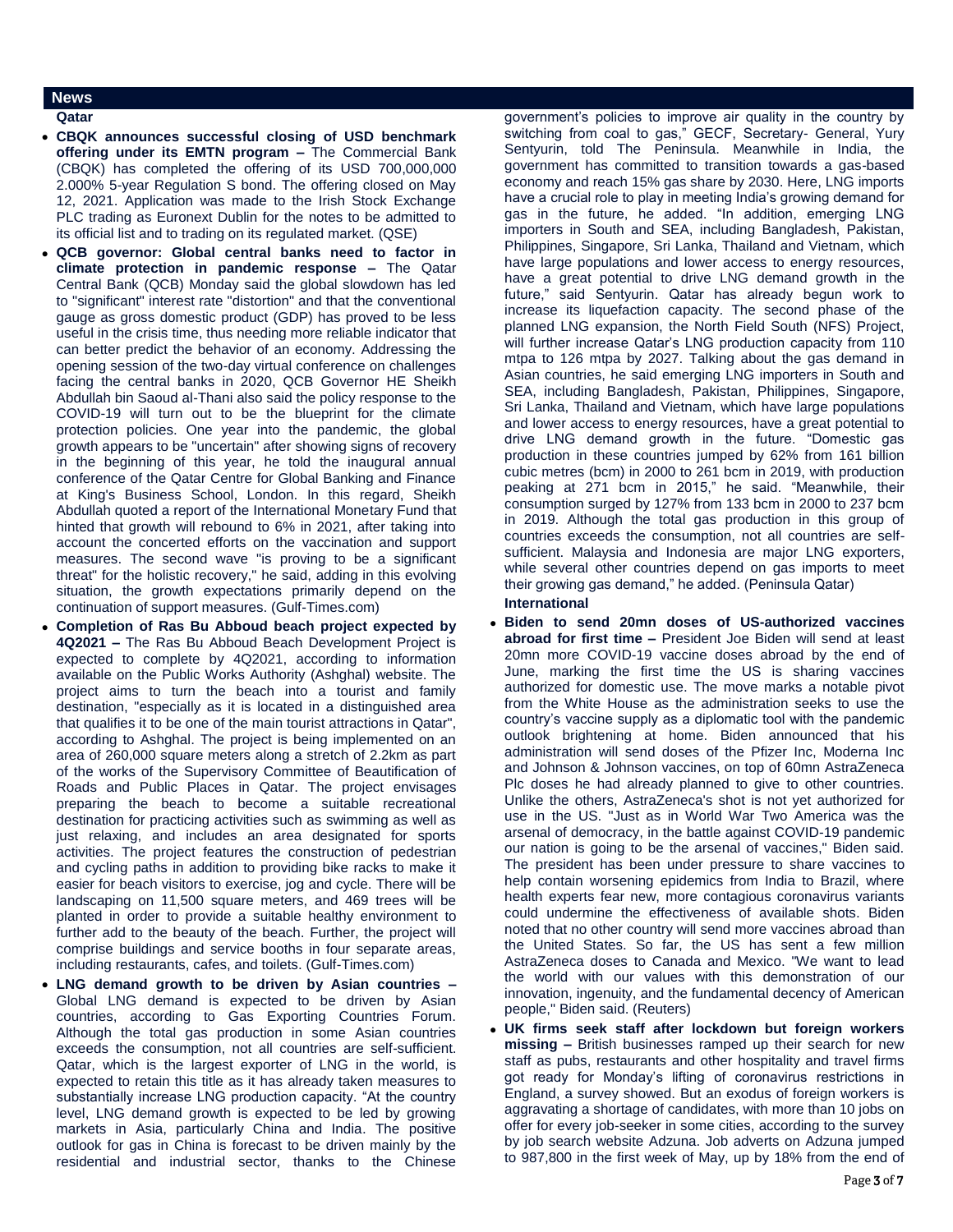March, which was before the reopening of non-essential retailers and hospitality firms for outdoor service on April 12. A further lifting of restrictions to allow pub and restaurants to serve customers indoors takes place in England on Monday. Adzuna said companies seeking to hire included pub firms Whitbread, Stonegate Pub Company and JD Wetherspoons, restaurant chains Nando's and Pizza Express, Marriott hotels and airline Ryanair. However, a lot of workers had given up on looking for hospitality and retail jobs in favor of more secure work after three lockdowns in the past year, it said. Adzuna said 250,000 fewer job-seekers from Western Europe and North America applied for work in the UK per month between February and April than before pre-pandemic. (Reuters)

- **Japan economy contracts for first time in 3 quarters –** Japan's economy contracted at an annualized rate of 5.1% in January-March from the previous quarter, government data showed, posting the first decline in three quarters as a resurgence of coronavirus infections dealt a blow to consumer spending. The GDP figure translated into a quarterly drop of 1.3%, slightly bigger than economists' median estimate of a 1.2% contraction, the Cabinet Office data showed. Private consumption, which makes up more than half of the economy, fell 1.4%, versus a 2.0% decline expected by economists, the data showed. (Reuters)
- **Japan April wholesale prices jump on rising material costs –** Japan's wholesale prices rose in April at their fastest annual pace in six and a half years, data showed, a sign that rising energy and commodities costs were pinching corporate margins. With the COVID-19 pandemic weighing on domestic consumption, there is uncertainty about whether companies would pass on higher costs to households and help the central bank achieve its elusive 2% inflation target, analysts say. The corporate goods price index (CGPI), which measures the price companies charge one another for goods and services, rose 3.6% in April from a year earlier, Bank of Japan data showed, faster than a median market forecast for a 3.1% gain. The rise, which followed a 1.2% increase in March, was the fastest pace of gain since September 2014 and was inflated partly by the base effect of last year's pandemic-related plunge. April's increase was driven largely by higher commodities costs, with oil goods prices up 39.3% from a year earlier and nonferrous metals prices up 35.2%, the data showed. In a sign the effect of rising US housing demand was spreading globally, lumber and wood goods prices were up 4.7%. Of the 744 items in the index, 339 saw prices rise, compared with 289 items that saw prices drop from the same period last year. The number of components that saw prices rise exceeded that of those with falling prices for the first time in seven months. Japanese companies have been slow in passing on higher costs to consumers, who are sensitive to price increases because of soft wage growth. That has hampered the BOJ's efforts to fire up consumer inflation to its 2% target. The central bank's challenge has been made tougher by Japan's struggle to contain the pandemic. The world's third-largest economy is set to grow much more slowly than hoped this quarter because of extended state of emergency curbs to combat a resurgence in infections, a Reuters poll showed. (Reuters)
- **China's factory output slows as bottlenecks crimp production –** China's factories slowed their output growth in April and retail sales significantly missed expectations as officials warned of new problems affecting the recovery in the world's second-largest economy. While China's exporters are enjoying strong demand, global supply chain bottlenecks and rising raw materials costs have weighed on production, cooling the blistering economic recovery from last year's COVID-19 slump. Factory output grew 9.8% in April from a year ago, in line

with forecasts but slower than the 14.1% surge in March, National Bureau of Statistics data showed on Monday. Retail sales, meanwhile, rose 17.7%, much weaker than a forecast 24.9% uptick and the 34.2% surge in March. NBS spokesman Fu Linghui said while China's economy showed a steady improvement in April, new problems are also emerging, notably the rise in international commodity prices. China's factory price inflation hit its highest pace since October 2017 in April. That could rise further in the second and third quarters, according to a report from the central bank last week. The slower growth rates in the April activity indicators were also due in part due to the fading base effects as year-on-year comparisons rolled away from very sharp declines seen when the coronavirus shut down much of the country in early 2020. In the factory sector, motor vehicle production growth fell sharply to 6.8% from 69.8%, due in part to the base effect as well as critical shortages of semiconductors used in car systems. Growth in the production of cement slowed in April, and coal production fell on year, although aluminium and crude steel output hit record highs, helped by firm demand. (Reuters)

## **Regional**

- **Saudi sovereign fund PIF boosts US equities exposure to over \$15bn –** Saudi Arabia's sovereign wealth fund has increased its US stock holdings to \$15.4bn in the first quarter from nearly \$12.8bn at the end of 2020, according to a US regulatory filing on Monday. The Public Investment Fund (PIF) bought 2.9mn class A shares in SoftBank Group Corp-backed Coupang Inc, equivalent to \$141mn, and dissolved its share stake in Suncor Energy, according to a Securities and Exchange Commission filing. It more than doubled its position in Activision Blizzard to 33.4mn shares from 15mn shares at the end of the fourth quarter, which led it to a \$3.1bn exposure from \$1.4bn. The fund increased its shares in Electronic Arts Inc to 14.2mn, equivalent to \$1.9bn, from a \$1.1bn position at the end of the previous quarter. PIF, which did not immediately respond to a comment request on the filing, is at the center of Saudi Arabia's plans to transform the economy by creating new sectors and diversifying revenues away from oil. The \$400bn fund is expected to inject at least \$40bn annually in the local economy until 2025, and increase its assets to \$1tn by that date, which would make it one of the world's biggest sovereign wealth funds. "PIF would have wanted to take advantage of the bullish sentiment in equity markets in Q1 to make opportunistic investments and add to its portfolio," Director of Research at Azure Strategy, Rachna Uppal said. "In line with domestic efforts to achieve the objectives of Vision 2030, the Saudis also appear to be favoring investments into sectors such as technology, mobility, and especially future mobility, tourism and entertainment," she said. At the start of last year PIF piled up minority stakes in companies worldwide, taking advantage of market weakness caused by the coronavirus crisis. Monday's filing showed the value of its biggest US stock holding, Uber Technologies, rose to nearly \$4bn in the first quarter, from \$3.7bn as of December 31, as the ride-hailing company's shares gained value during the period. PIF was an early investor in Uber, taking a \$3.5bn stake in 2016, three years before its listing in 2019. (Reuters)
- **Saudi Arabia to reopen to foreign tourists soon, official says –** Saudi Arabia plans to soon reopen to foreign tourists, a senior tourism official said on Monday after the Kingdom announced the lifting of quarantine restrictions for certain foreign arrivals. The kingdom announced late on Sunday that noncitizens arriving from certain countries and who were fully vaccinated against or recently recovered from COVID-19 would no longer be required to quarantine in designated government hotels. Those new measures, however, only apply to residents,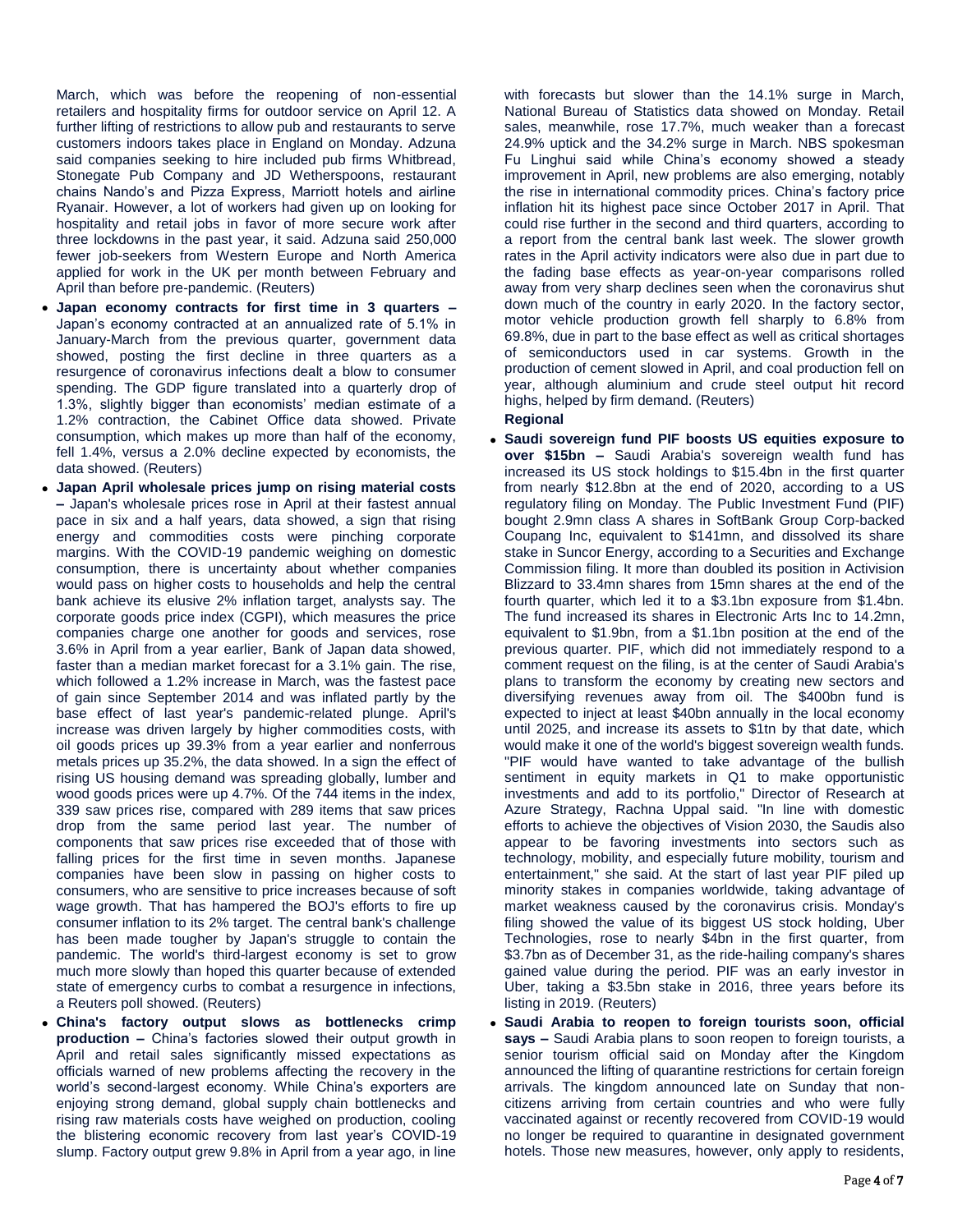government and business travelers or those visiting friends and family but not foreign tourists, according to the Saudi Tourism Authority (STA). STA Chief Executive, Fahd Hamidaddin told Reuters the kingdom would reopen to foreign tourists this year with an announcement expected to be made "very soon." (Reuters)

- **Saudia Airlines eyes return to profitability by 2024, CEO says –** State-owned Saudi Arabian Airlines plans to return to profitability by 2024, its Chief Executive Officer said on Monday. Global airlines industry has been hit hard by the coronavirus pandemic, which has left many planes grounded or flying near empty. However, Saudi Arabian Airlines was seeing domestic demand exceed capacity, CEO, Ibrahim Koshy told the Arabian Travel Market in Dubai. (Reuters)
- **First Saudi tech startup that could go public picks HSBC for IPO –** Saudi food delivery firm Jahez has hired HSBC Holdings local unit to help manage what could be the first listing by a tech startup in the Kingdom. Jahez International Company for Information Technology picked HSBC Saudi Arabia as the sole financial advisor and global coordinator for its potential IPOon Nomu, the Saudi stock exchange's secondary market, which imposes lighter listing requirements to encourage smaller businesses and startups to raise equity. Founded in 2016, the homegrown firm serves around 2mn customers in the Kingdom, and processed about 20mn restaurant orders through its app in 2020, it said on Monday, without disclosing details about its potential valuation. It closed a \$36.5mn funding round last year. "We will continue to expand our platform to tap into new growth opportunities offered by rapid, technology-enabled changes in consumer behavior, both in Saudi Arabia and in the wider region," Chief Executive Officer at Jahez, Ghassab Al Mandeel said. (Bloomberg)
- **Dubai eases COVID-19 restrictions, allows full hotel capacity –** Dubai on Monday eased COVID-19 restrictions, allowing hotels in the regional tourism hub to operate at full capacity and permitting concerts and sports events where all attendees and participants have been vaccinated. The UAE ranks highly globally for COVID-19 testing and vaccination rates. Social distancing and compulsory face masks will continue, Dubai's Supreme Committee of Crisis and Disaster Management said. Capacities for restaurants and entertainment venues also increased. Dubai has pushed to keep its economy, which relies on international trade and business, open through the pandemic after an initial lockdown. The emirate is due to host the Expo 2020 world fair from October, hoping to attract millions of overseas visitors. (Reuters)
- **Dubai Ruler dissolves tribunal for settling disputes with home lenders –** Ruler of Dubai, Vice President and Prime Minister of the UAE, Sheikh Mohammed bin Rashid issued a decree dissolving a special tribunal that was formed to settle disputes related to real estate lenders Amlak Finance and Tamweel, the Dubai Government Media Office wrote. The special judicial committee was created in 2009 to protect creditors of mortgage lenders Amlak and Tamweel following the global financial crisis that impacted the emirate's economy and the property sector. "Pursuant to the Decree, all complaints and lawsuits that have been reviewed by the Special Tribunal and haven't received a final judgment will be referred to the concerned Court of First Instance at Dubai Courts," a statement on Sheikh Mohammed's website said. Amlak and a number of other banks with exposure to the home financing market suffered when prices fell following the 2008 crisis. Defaults on mortgages forced financial institutions to book losses and made it difficult for them to raise fresh funding to continue lending. Last year, Amlak Finance said it received approval for its debt restructuring terms from creditors holding 95 per cent of its

liabilities. However, it was not able to complete the process as one of its creditors abstained from signing the deal. (Reuters)

- **Emirates insiders among potential successors to Tim Clark –** Emirates is considering two high-ranking internal executives as among candidates to replace President Tim Clark after his near two-decade run at the helm of the world's largest long-haul airline. The state-owned carrier is open to promoting Chief Operating Officer, Adel Al Redha or Head of Emirates' regional partner FlyDubai, Ghaith Al-Ghaith, Sheikh Ahmed Bin Saeed Al Maktoum, who is Chairman of both companies, told Bloomberg TV on Monday. He hinted, however, that they are not the only ones in contention, saying there are "very good candidates" at the airline. Asked who he was referring to, Sheikh Ahmed replied: "When the time comes you will know." Succession at Emirates has been closely watched throughout the industry because of the outgoing President's stature as well as the airline's clout in matters such as wide-body aircraft design. Clark, a knighted British citizen, is credited with turning Emirates' Dubai hub into a global crossroads linking all corners of the world. (Bloomberg)
- **Dubai's April consumer prices fall 2.64% YoY; rise 0.2% MoM –** Dubai Statistics Center published Emirate of Dubai's consumer price indices for April which showed that consumer prices fell 2.64% YoY, however rose 0.2% MoM. (Bloomberg)
- **Fitch affirms Commercial Bank of Dubai at 'A-'; outlook Stable –** Fitch Ratings has affirmed Commercial Bank of Dubai's (CBD) Long-Term Issuer Default Rating (IDR) at 'A-' with a Stable Outlook and Viability Rating (VR) at 'bb+'. CBD's Long-Term IDR is driven by support from the UAE sovereign. Fitch's view of support factors in the sovereign's strong capacity to support the banking system, sustained by sovereign wealth funds and recurring revenue mostly from hydrocarbon production, despite lower oil prices. Fitch also expects a high willingness of the UAE authorities to support the banking sector, which has been demonstrated by their long record of supporting domestic banks and is also underpinned by close ties with and part government ownership of some banks. CBD's SRF is one notch below the UAE Domestic Systemically Important Banks's (D-SIB) SRF of 'A', reflecting Fitch's view that CBD is less systematically important than larger peers. This is based on CBD's 3% market share of total assets in the UAE banking system at end-2020, and the bank's niche corporate focus. The Stable Outlook on CBD's Long-Term IDR reflects that on the UAE sovereign rating. CBD's 'F2' Short-Term IDR is the lower of two options mapping to an 'A-' Long-Term IDR, reflecting the fact that a significant proportion of UAE banks' funding is related to the government, and a stress on CBD is likely to come at a time when the sovereign itself is experiencing some form of stress. CBD's VR reflects weak and deteriorating asset quality, albeit covered by adequate reserves and collateral, only adequate capitalization given asset-quality pressures and high concentration, moderate profitability and a small niche franchise. The VR also considers the bank's stable funding despite a high reliance on non-retail deposits, and a reasonable stock of liquid assets. CBD has a well-entrenched corporate banking business, but with limited diversification into retail banking, SME finance and Islamic banking. CBD's market share (3% and 4% of total UAE banking system assets, and loans and deposits, respectively, at end-2020) limits the bank's pricing power and competitive advantage. (Bloomberg)
- **ADNOC in early talks with investors ahead of drilling unit IPO –** Abu Dhabi National Oil Company (ADNOC) has started virtual meetings with potential investors ahead of the planned initial public offering (IPO) of its drilling unit, two sources told Reuters. Banks working on ADNOC Drilling are scheduling calls with local, regional and international institutional investors to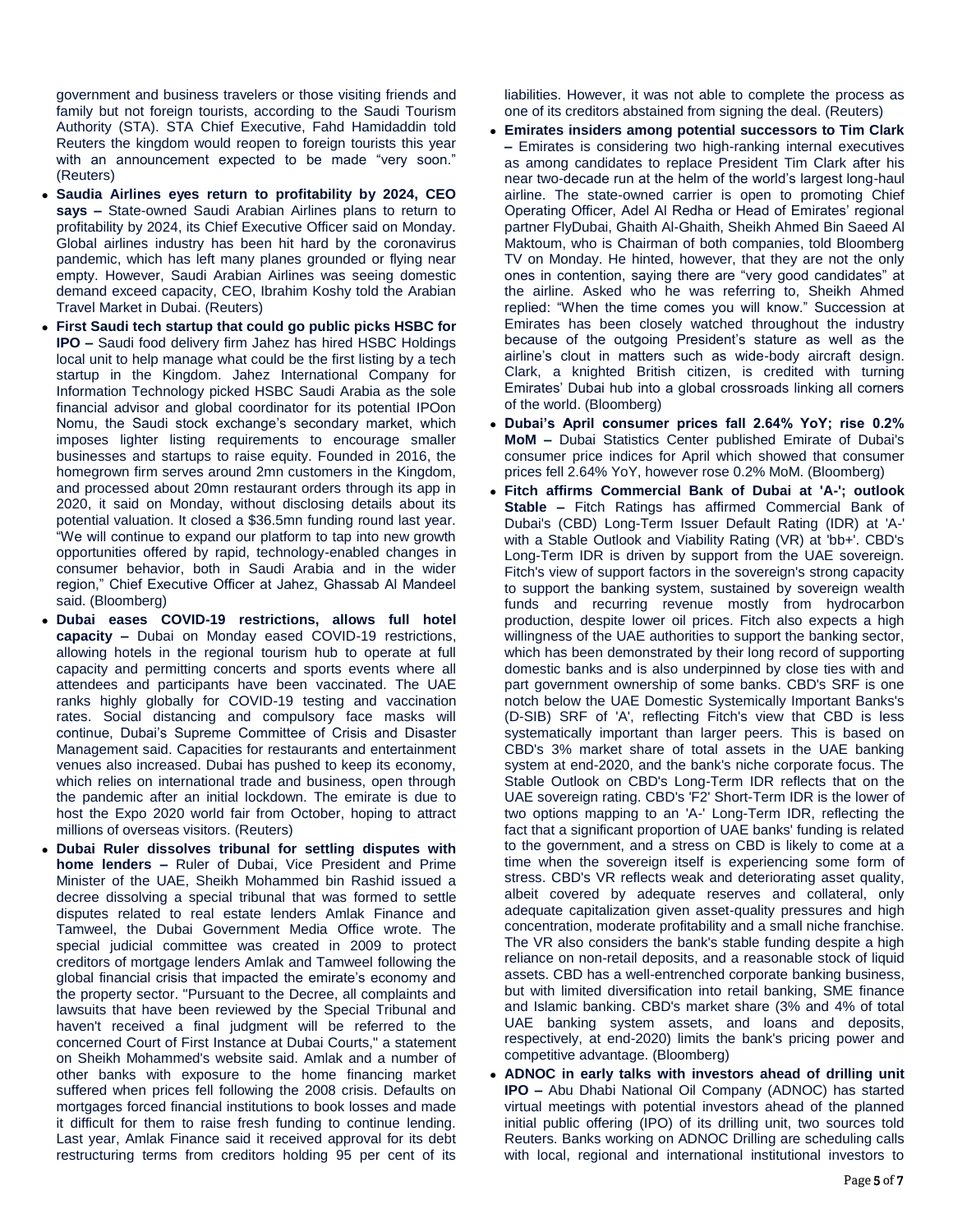sound out appetite for the potential sale, sources said. The meetings are described as an early look engagement, one of the sources said, where the company that is set for a public share sale is introduced and feedback is sourced from investors. ADNOC, which supplies nearly 3% of global oil demand, declined to comment when contacted by Reuters on Monday. It is planning to take the unit public in the third quarter, one of the sources said previously. The company could raise at least \$1bn from the share sale, the source said. (Reuters)

 **Oil firm OQ to develop Oman green fuels project with consortium –** A consortium including Oman's state-owned oil firm OQ will develop a renewable energy project in the Gulf state capable of producing millions of tons of zero-carbon green hydrogen per year, the developers said on Tuesday. At full capacity the project will consist of 25 gigawatts of renewable solar and wind energy to produce the hydrogen. So-called green hydrogen, created by splitting water into its two components using electricity from renewable energy sources, is increasingly viewed as a fuel of the future to reduce carbon emissions from fossil fuels. Other members of the consortium are Hong Kongheadquartered InterContinental Energy, a renewable energy project developer, and EnerTech, a clean energy investor and developer which is owned by the Kuwait Investment Authority. "The project will help transform Oman's skills base and technical expertise in renewable energy, providing a significant number of high value jobs during site construction and operation," the statement said. (Reuters)